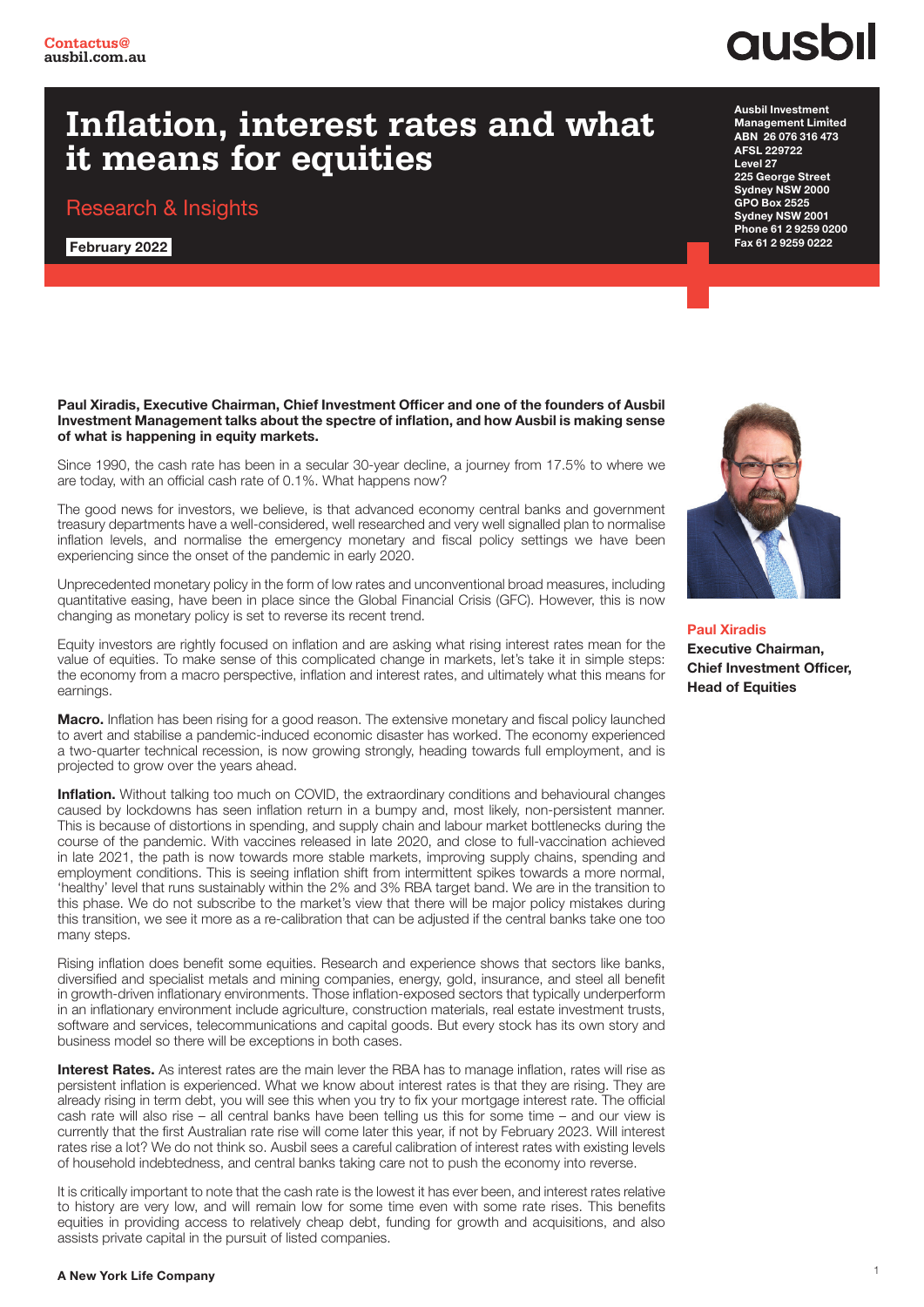# **ausbil**

**Company Earnings Impact.** Remember, we are in the early phase of sustainable economic growth, a return to relative normality as COVID subsides in risk, and company earnings are benefiting. We believe markets tend to track earnings growth over time. Market consensus earnings for the S&P/ASX 300 Index currently points to EPS growth of around +13.6%, +3.5% and +2.9% for financial years 2022, 2023 and 2024 respectively. This view changes dynamically, but overall, earnings are growing in the context of low rates and a healthy economic growth profile for some years.

Equity investors will however see markets sell down inflation-exposed equities when they fear inflation is stronger than expected, and you will see them bid-up inflation beneficiaries. We saw some of this in late January. The challenge is to stay invested in the best companies, and not to try and time the movement of rates too much. Success follows a steady hand and focus on earnings and earnings growth because the market follows earnings.

Looking ahead, we see cyclicals as a group continuing to perform with the strong economy, with strong earnings outlooks for financial year 2022, but we think cyclical leadership will change, with energy, materials and post-COVID beneficiaries in discretionary spending the key beneficiaries. Quality growth and structural leaders are also offering a strong earnings rebound into financial years 2022 and 2023. Companies that are major leaders in their sectors and that can pass on the impact of inflation through relatively inelastic demand for their services will benefit here, in health care, infrastructure, some discretionary businesses, and leaders in decarbonisation resources are good examples.

We think earnings in 2022 and 2023 will be stronger than anticipated by consensus because we see the positive impact and sentiment from a growing economy and the shift from pandemic restrictions benefiting Australian businesses across the spectrum.

There are risks. There is a risk of new COVID strains, but eminent scientists are telling us the pandemic is becoming more endemic, more similar by-and-large to the common flu. There is risk of an interest rate policy mistake, though we do not subscribe to this theory. There are risks around trade, China relations, and more recently, the Ukraine, but these are unquantifiable and while important, should not derail a good long-term investment strategy.

The best approach to succeeding is to actively tilt to the beneficiaries of the inflation we are seeing, stay invested, and invest in the leading names in the market that retain relative pricing power across the cycle.

### About Ausbil Investment **Management**

Ausbil is a leading Australian based investment manager. Established in April 1997, Ausbil's core business is the management of Australian and global equities for major superannuation funds, institutional investors, master trust and retail clients. Ausbil is owned by its employees and New York Life Investment Management a wholly- owned subsidiary of New York Life Insurance Company. As at 31 January 2021, Ausbil manage over \$15.7 billion in funds under management.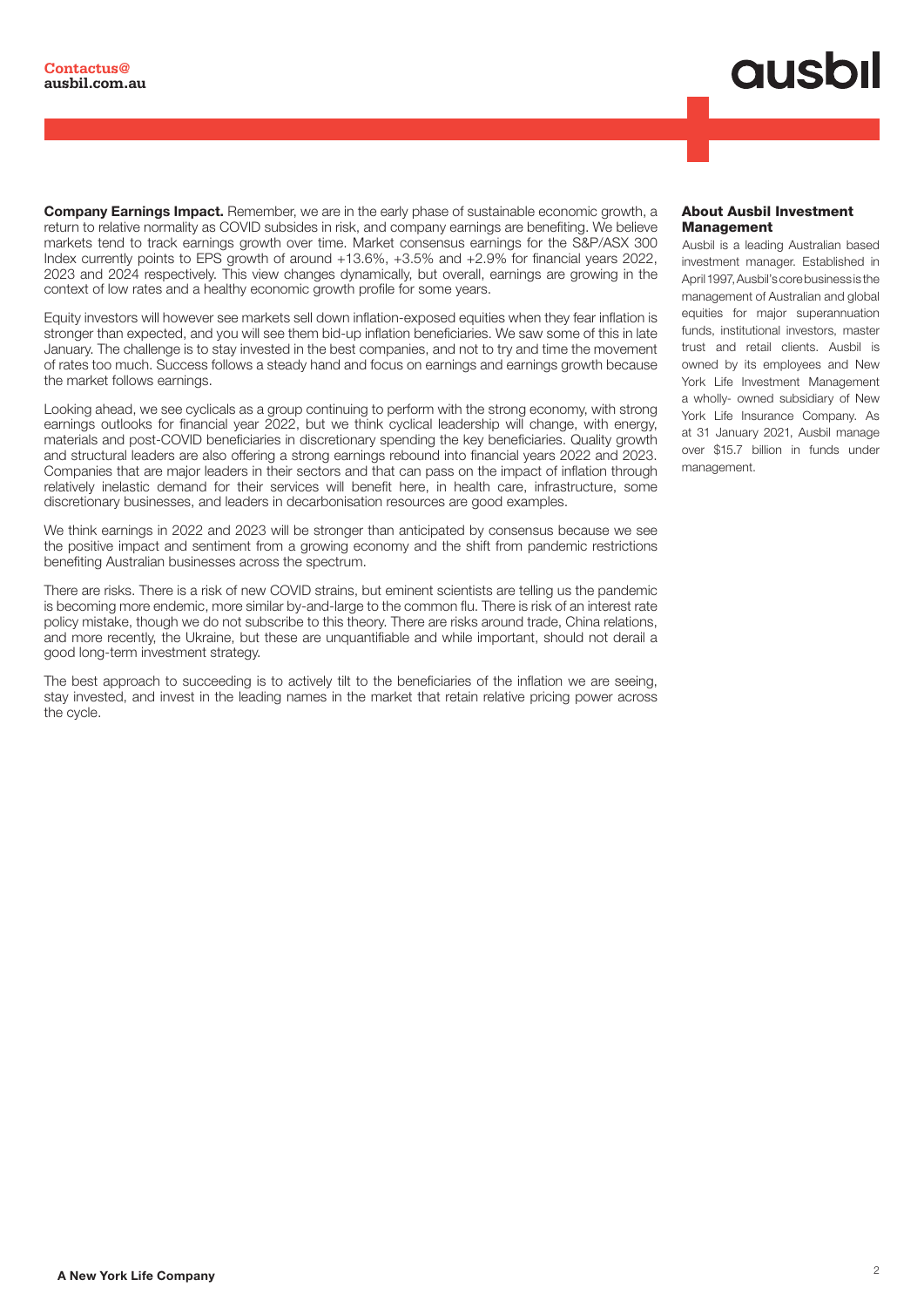

### **Contact Us**



Mark Knight Director, Head of Distribution Phone 0438 307 841 Email mark.knight@ausbil.com.au



Christine Leonard Senior Manager, Institutional Business Phone 0414 372 495 Email christine.leonard@ausbil.com.au



Hik Chadirchi National Manager, Wholesale Clients Phone 0424 160 728<br>Fmail bik chadirchi@ hik.chadirchi@ausbil.com.au



Fawaz Rashid Key Account & Research Manager, Wholesale Clients Phone 0401 830 483 Email fawaz.rashid@ausbil.com.au

Key Account Manager, NSW & ACT, Wholesale Clients



### Email daniel.huxley@ausbil.com.au

Phone 0421 582 436

Daniel Huxley

Rebecca Morgan Key Account Manager, VIC & SA, Wholesale Clients Phone 0407 917 661<br>Email rebecca.morga rebecca.morgan@ausbil.com.au

3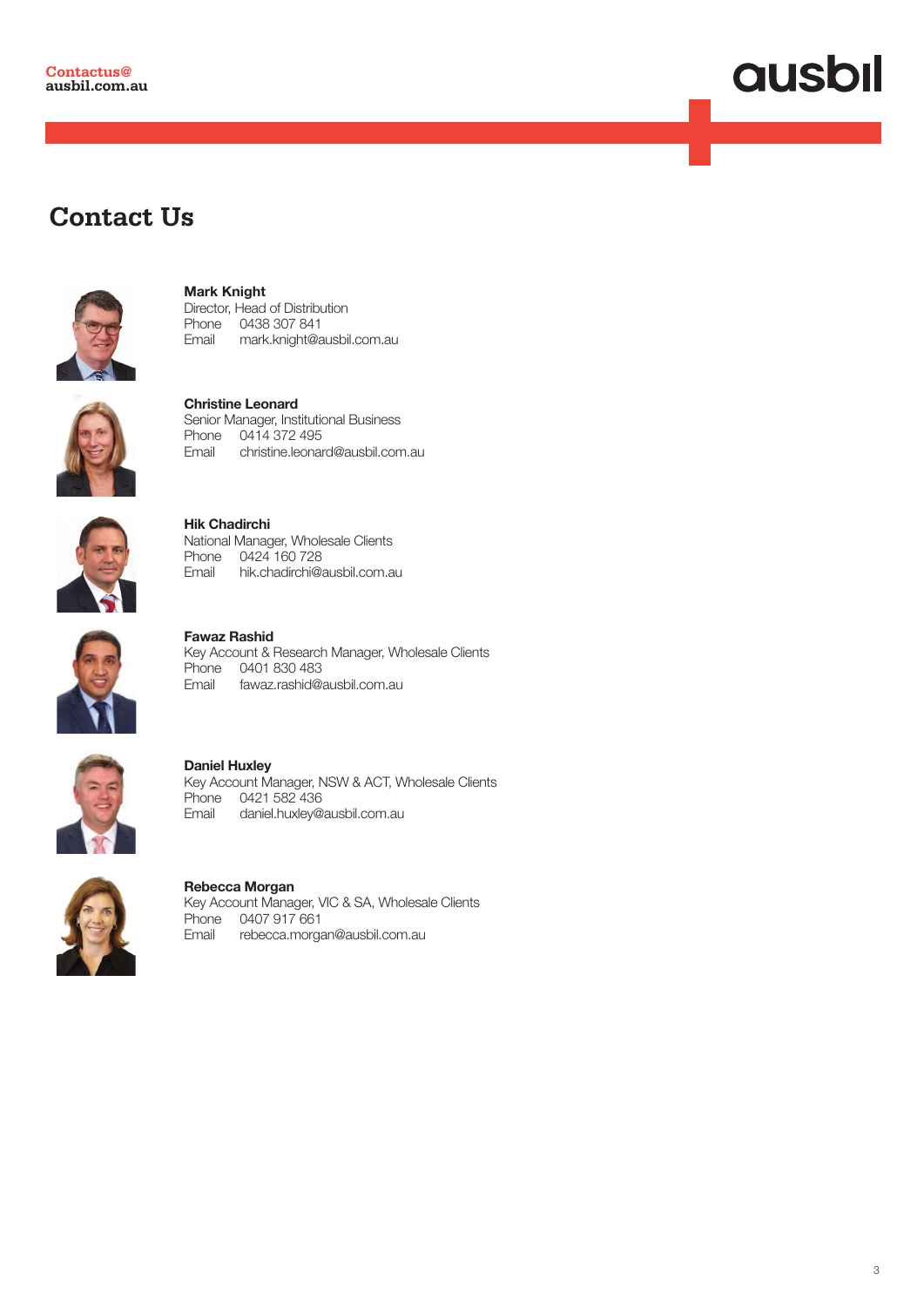#### **DISCLAIMER**

Important Information: Australia, Canada, Denmark, Kuwait, Netherlands, Sweden, United Arab Emirates, USA, United Kingdom.

#### General

Research provided to a client may vary depending upon various factors such as a client's individual preferences as to the frequency and manner of receiving communications, a client's risk profile and investment focus and perspective (e.g., market wide, sector specific, long-term, short-term, etc.), the size and legal and regulatory constraints.

This information is for distribution only as may be permitted by law. It is not directed to, or intended for distribution to or use by, any person or entity who is a citizen or resident of, or located, in any locality, state, country or other jurisdiction where such distribution, publication, availability or use would be contrary to law or regulation or would subject Ausbil to any registration or licensing requirement within such jurisdiction.

This information is a general communication and is educational in nature; it is not an advertisement nor is it a solicitation or an offer to buy or sell any financial instruments or to participate in any particular trading strategy. Nothing in this document constitutes a representation that any investment strategy or recommendation is suitable or appropriate to an investor's individual circumstances or otherwise constitutes a personal recommendation. By providing this document, none of Ausbil or its representatives has any responsibility or authority to provide or have provided investment advice in a fiduciary capacity or otherwise. Investments involve risks, and investors should exercise prudence and their own judgment in making their investment decisions. None of Ausbil or its representatives is suggesting that the recipient or any other person take a specific course of action or any action at all. By receiving this document, the recipient acknowledges and agrees with the intended purpose described above and further disclaims any expectation or belief that the information constitutes investment advice to the recipient or otherwise purports to meet the investment objectives of the recipient. The financial instruments described in the document may not be eligible for sale in all jurisdictions or to certain categories of investors.

The value of any investment or income may go down as well as up, and investors may not get back the full (or any) amount invested. Past performance is not necessarily a guide to future performance. Neither Ausbil nor any of its directors, employees or agents accepts any liability for any loss (including investment loss) or damage arising out of the use of all or any of the Information.

Prior to making any investment or financial decisions, any recipient of this document or the information should take steps to understand the risk and return of the investment and seek individualised advice from his or her personal financial, legal, tax and other professional advisors that takes into account all the particular facts and circumstances of his or her investment objectives.

Any prices stated in this document are for information purposes only and do not represent valuations for individual securities or other financial instruments. There is no representation that any transaction can or could have been effected at those prices, and any prices do not necessarily reflect Ausbil's internal books and records or theoretical model-based valuations and may be based on certain assumptions. Different assumptions by Ausbil or any other source may yield substantially different results.

No representation or warranty, either expressed or implied, is provided in relation to the accuracy, completeness or reliability of the information contained in any materials to which this document relates (the "Information"), except with respect to Information concerning Ausbil. The Information is not intended to be a complete statement or summary of the securities, markets or developments referred to in the document. Ausbil does not undertake to update or keep current the Information. Any opinions expressed in this document may change without notice and may differ or be contrary to opinions expressed by other business areas or groups, personnel or other representative of Ausbil. Any statements contained in this Report attributed to a third party represent Ausbil's interpretation of the data,

Information and/or opinions provided by that third party either publicly or through a subscription service, and such use and interpretation have not been reviewed by the third party. In no circumstances may this document or any of the Information (including any forecast, value, index or other calculated amount ("Values")) be used for any of the following purposes:

(i) valuation or accounting purposes;

(ii) to determine the amounts due or payable, the price or the value of any financial instrument or financial contract; or

(iii) to measure the performance of any financial instrument including, without limitation, for the purpose of tracking the return or performance of any Values or of defining the asset allocation of portfolio or of computing performance fees.

By receiving this document and the Information you will be deemed to represent and warrant to Ausbil that you will not use this document or any of the Information for any of the above purposes or otherwise rely upon this document or any of the Information. Except as otherwise specified herein, these materials are distributed by Ausbil, to persons who are eligible counterparties or professional clients and are only available to such persons. The Information does not apply to, and should not be relied upon by, retail clients.

The information contained in this document is given by Ausbil Investment Management Limited (ABN 2676316473) (AFSL 229722) (Ausbil) and has been prepared for informational and discussion purposes only and does not constitute an offer to sell or solicitation of an offer to purchase any security or financial product or service. Any such offer or solicitation shall be made only pursuant to an Australian Product Disclosure Statement or other offer document (collectively Offer Document) relating to an Ausbil financial product or service. A copy of the relevant Offer Document may be obtained by calling Ausbil on +612 9259 0200 or by visiting and the target market determination which is available at https://www.ausbil.com.au/invest-with-us/design-anddistribution-obligations/fund-tmds before acquiring or investing in the fund. in deciding whether to acquire, or continue to hold, any financial product. This document is for general use only and does not take into account your personal investment objectives, financial situation and particular needs. Ausbil strongly recommends that you consider the appropriateness of the information and obtain independent financial, legal and taxation advice before deciding whether to invest in an Ausbil financial product or service. The information provided by Ausbil has been done so in good faith and has been derived from sources believed to be accurate at the time of completion. While every care has been taken in preparing this information. Ausbil make no representation or warranty as to the accuracy or completeness of the information provided in this video, except as required by law, or takes any responsibility for any loss or damage suffered as a result or any omission, inadequacy or inaccuracy. Changes in circumstances after the date of publication may impact on the accuracy of the information. Ausbil accepts no responsibility for investment decisions or any other actions taken by any person on the basis of the information included. Past performance is not a reliable indicator of future performance. Ausbil does not guarantee the performance of any strategy or fund or the securities of any other entity, the repayment of capital or any particular rate of return. The performance of any strategy or fund depends on the performance of its underlying investments which can fall as well as rise and can result in both capital gains and losses.

Canada This document does not pertain to the offering of any securities. This document is not, and under no circumstances is to be construed as, an advertisement or a public offering of the securities described in Canada. No securities commission or similar authority in Canada has reviewed or in any way passed upon this document or the merits of the securities, and any representation to the contrary is an offence.

Sweden The information contained in the document is given by Ausbil and has been prepared for information and discussion purposes only and does not constitute an offer to sell or solicitation of an offer to purchase any security or financial product or service. It is provided to you as an institutional investor as that term is understood under Swedish law. By reading this document, you agree to be bound by these limitations, terms and conditions set out in the paragraphs above.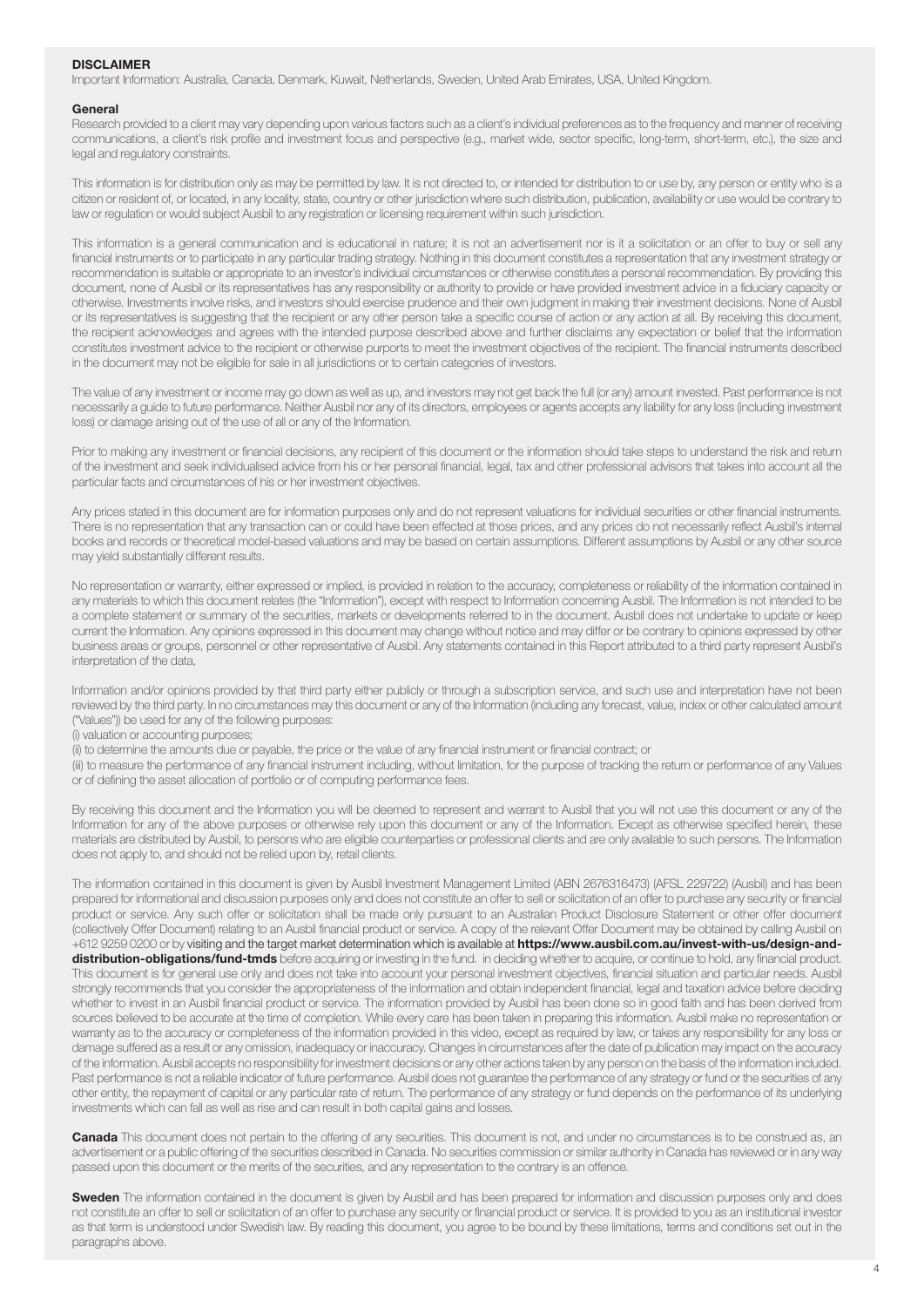United Arab Emirates & Kuwait This information relates to a Fund which is not subject to any form of regulation or approval by the Dubai Financial Services Authority ("DFSA"). The DFSA has no responsibility for reviewing or verifying any Prospectus or other documents in connection with this Fund. Accordingly, the DFSA has not approved this or any other associated documents nor taken any steps to verify the information set out in this Prospectus, and has no responsibility for it. The Units to which this Report relates may be illiquid and/or subject to restrictions on their resale. Prospective purchasers should conduct their own due diligence on the Units If you do not understand the contents of this document you should consult an authorized financial adviser. This information does not constitute or form part of any offer to issue or sell, or any solicitation of any offer to subscribe for or purchase, any securities or investment products in Kuwait, UAE (including the Dubai International Financial Centre) and accordingly should not be construed as such. Furthermore, this information is being made available on the basis that the recipient acknowledges and understands that the entities and securities to which it may relate have not been approved, licensed by or registered with the UAE Central Bank, the UAE Securities & Commodities Authority, the Dubai Financial Services Authority or any other relevant licensing authority or governmental agency in the UAE. The content of this Report has not been approved by or filed with the CBK, UAE Central Bank, the UAE Securities & Commodities Authority or Dubai Financial Services Authority.

United Kingdom This information may be issued in the United Kingdom to, and/or is directed at, only persons to or at whom it may lawfully be issued, or directed under the Financial Services and Markets Act 2000 (Financial Promotion) Order 2005 (as amended) including persons who are authorised under the Financial Services and Markets Act 2000 ("FSMA"), certain persons having professional experience in matters relating to investments, high net worth companies, high net worth unincorporated associations or partnerships, or trustees of high value trusts. The services described in it are only available to such persons in the United Kingdom and this document must not be relied or acted upon by any other persons in the United Kingdom. By reading this document, you agree to be bound by these limitations, terms and conditions set out in the paragraphs above.

Australia The information contained in this Report has been prepared for general use only and does not take into account your personal investment objectives, financial situation or particular needs. Ausbil is the issuer of the Ausbil Australian Active Equity Fund (ARSN 089 996 127), Ausbil Australian Geared Equity Fund (ARSN 124 196 407), Ausbil Australian Emerging Leaders Fund (ARSN 089 995 442), Ausbil MicroCap Fund (ARSN 130 664 872), Ausbil Australian SmallCap Fund (ARSN 630 022 909), Ausbil Balanced Fund (ARSN 089 996 949), Ausbil Active Dividend Income Fund (ARSN 621 670 120), Ausbil Australian Concentrated Fund (ARSN 622 627 696), Ausbil Active Sustainable Equity Fund (ARSN 623 141 784), Ausbil Global SmallCap Fund (ARSN 623 619 625), Candriam Sustainable Global Equity Fund (ARSN 111 733 898), Ausbil 130/30 Focus Fund (ARSN 124 196 621), Ausbil Long Short Focus Fund (ARSN 642 635 498), Ausbil Global Essential Infrastructure Fund (ARSN 628 816 151), Ausbil Global Resources Fund (ARSN 623 619 590) and MacKay Shields Multi-Sector Bond Fund (ARSN 611 482 243) (collectively known as 'the Funds'). The information provided is factual only and does not constitute financial product advice. It does not take account of your individual objectives, financial situation or needs. Before you make any decision about whether to invest in a financial product, you should obtain and consider the Product Disclosure Statement of the financial product and the target market determination which is available at https://www.ausbil.com.au/invest-with-us/design-and-distribution-obligations/fund-tmds before acquiring or investing in the fund.

The information provided by Ausbil Investment Management Limited (ABN 26 076 316 473 AFSL 229722) has been done so in good faith and has been derived from sources believed to be accurate at the time of compilation. Changes in circumstances, including unlawful interference and unauthorised tampering, after the date of publication may impact on the accuracy of the information. Ausbil Investment Management Limited accepts no responsibility for any inaccuracy or for investment decisions or any other actions taken by any person on the basis of the information included. Past performance is not a reliable indicator of future performance.

Ausbil Investment Management Limited does not guarantee the performance of the Funds, the repayment of capital or any particular rate of return. The performance of any unit trust depends on the performance of its underlying investment which can fall as well as rise and can result in both capital losses and gains. Consequently, due to market influences, no assurance can be given that all stated objectives will be achieved.

### United States

AN INVESTMENT IN THE FUND IS SPECULATIVE AND INCLUDES A HIGH DEGREE OF RISK, INCLUDING THE RISK OF A TOTAL LOSS OF CAPITAL. INTERESTS IN THE FUND WILL BE ILLIQUID AND SUBJECT TO SIGNIFICANT RESTRICTIONS ON TRANSFER. PROSPECTIVE INVESTORS SHOULD BE AWARE THAT THEY MAY BE REQUIRED TO BEAR THE RISKS ASSOCIATED WITH SUCH INVESTMENT FOR AN INDEFINITE PERIOD OF TIME. A PRIVATE OFFERING OF INTERESTS IN THE FUND WILL ONLY BE MADE PURSUANT TO THE FUND'S PRODUCT DISCLOSURE STATEMENT (THE "PDS"), AND RELATED DOCUMENTATION FOR THE FUND, WHICH WILL BE FURNISHED TO QUALIFIED INVESTORS ON A CONFIDENTIAL BASIS AT THEIR REQUEST FOR THEIR CONSIDERATION IN CONNECTION WITH SUCH OFFERING, WHO SHOULD CAREFULLY REVIEW SUCH DOCUMENTS PRIOR TO MAKING AN INVESTMENT DECISION. ANY INVESTMENT DECISION WITH RESPECT TO SUCH INTERESTS MUST BE BASED SOLELY ON THE DEFINITIVE AND FINAL VERSIONS OF SUCH DOCUMENTS.

The information contained herein will be superseded by, and is qualified in its entirety by reference to the PDS, which contains additional information about the investment objective, terms and conditions of an investment in the Fund and also contains tax information, information regarding conflicts of interest and risk disclosures that are important to any investment decision regarding the Fund. No person has been authorized to make any statement concerning the Fund other than as set forth in the PDS and any such statements, if made, may not be relied upon.

The information contained in this Report must be kept strictly confidential and may not be reproduced (in whole or in part) or redistributed in any format without the express written approval of AUSBIL INVESTMENT MANAGEMENT LIMITED (together with its affiliates, the "Firm"). Neither the Firm nor any of its affiliates makes any representation or warranty, express or implied, as to the accuracy or completeness of the information contained herein and nothing contained herein should be relied upon as a promise or representation as to past of future performance of the Fund or any other entity. Except where otherwise indicated herein, the information provided in this Report is based on matters as they exist as of the date of the document and not as of any future date, and will not be updated or otherwise revised to reflect information that subsequently becomes available, or circumstances existing or changes occurring after the date hereof.

This Report has not been approved by the U.S. Securities and Exchange Commission (the "SEC"), the Financial Industry Regulatory Authority ("FINRA"), or any other regulatory authority or securities commission in the United States or elsewhere and does not constitute an offer to sell, or a solicitation of any offer to buy, any securities. This Report is not to be relied upon as investment, legal, tax, or financial advice. Any investor must consult with his or her independent professional advisors as to the investment, legal, tax, financial or other matters relevant to the suitability of an investment in the interests of the Fund. The reader is urged to read the sections in the PDS addressing risk factors, conflicts of interest and other relevant investment considerations.

PAST PERFORMANCE INFORMATION INDICATED HEREIN IS NEITHER A GUARANTEE NOR INDICATIVE OF THE FUTURE PERFORMANCE OR INVESTMENT RETURNS OF THE FUND AND ACTUAL EVENTS OR CONDITIONS MAY NOT BE CONSISTENT WITH, AND MAY DIFFER MATERIALLY FROM, HISTORICAL OR FORECASTED EVENTS OR CONDITIONS.

The interests in the Fund (the "Interests") have not been registered under the U.S. Securities Act of 1933 (the "Securities Act"), the securities laws of any state or the securities laws of any other jurisdiction, nor is such registration contemplated. The Interests will be offered and sold under the exemption from registration provided by Section 4(a)(2) of the Securities Act or Regulation D promulgated thereunder, and other exemptions of similar import under the laws of the states and jurisdictions where the offering will be made. The Fund will not be registered as an investment company under the United States Investment Company Act of 1940, as amended (the "Investment Company Act"). Consequently, Interests are being offered to prospective qualified U.S. investors, and investors will not be afforded the protections of the Investment Company Act, or any other United States federal or state securities laws.